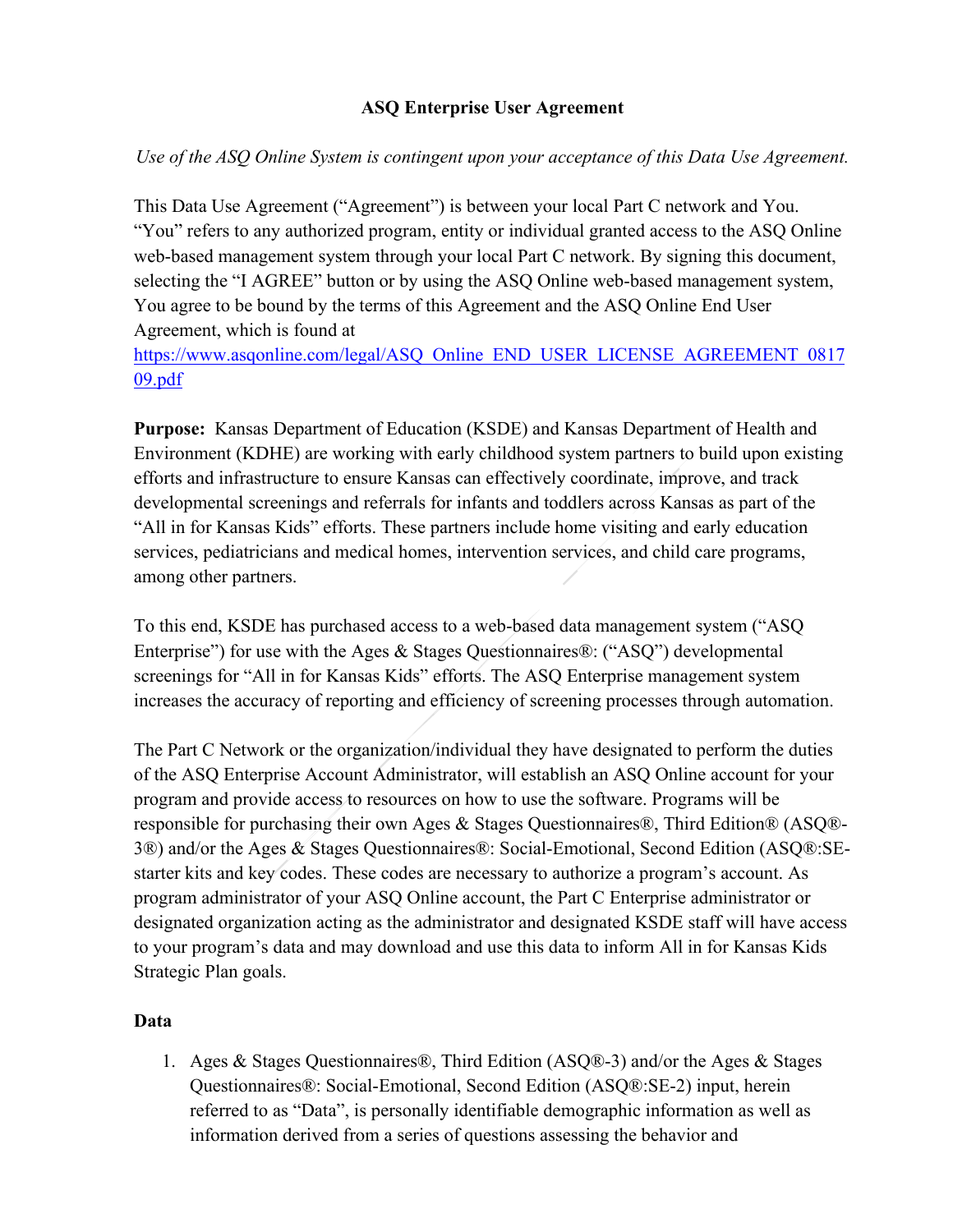communication skills of children and is used to identify signs of developmental and social-emotional delay. ASQ does not diagnose potential disorders but rather acts as a tool for identifying children who may benefit from further evaluation or interventions.

- 2. You must inform the parents or legal guardians of the children from whom the Data will be collected that the Data will be collected, shared and used as described in this Agreement.
- 3. You must obtain informed consent from parents or legal guardians of children to allow their child to participate in the screen, allow the data collection and allow data uses specified in this agreement.
- 4. You must obtain all other consents necessary to collect and share the Data using the provided universal consent form (same form for both screeners, ASQ®-3 and ASQ®:SE-2). You must retain copies of all such consents, and You must provide copies of all consents to the Part C Enterprise administrator upon request.
- 5. You must follow all federal, state and local laws and regulations applicable to your collection, sharing, and distribution of the Data.

# **How the Data May Be Used**

- 1. To allow Part C administrators, designated KSDE staff, and authorized contractors or partners that are in compliance with proper Student Data Privacy Act (K.S.A. 72-6312 through K.S.A. 72-6320 and amendments thereto), Family Educational Rights and Privacy Act (FERPA), and Health Insurance Portability and Accountability Act (HIPAA) procedures and training, to match records at the individual level with Data from other state partners, to measure early indicators of life-long success, such as school readiness. While individual level Data is required to match records, only aggregate, deidentified Data will be shared.
- 2. To generate state- and regional-level aggregate summary-level reports that can be shared for purposes of scholarly research and analysis, including use in professional presentations and publications and to improve early childhood services throughout the State of Kansas.

## **Data Security**

- 1. For more information about Brookes Publishing security compliance procedures please view: [https://agesandstages.com/wp-content/uploads/2020/07/ASQ-Online-tech-specs](https://agesandstages.com/wp-content/uploads/2020/07/ASQ-Online-tech-specs-compliance_7.2020.pdf)[compliance\\_7.2020.pdf](https://agesandstages.com/wp-content/uploads/2020/07/ASQ-Online-tech-specs-compliance_7.2020.pdf)
- 2. For more information about the servers in which Brookes Publishing stores its data please visit: [https://www.rackspace.com/sites/default/files/white-papers/IAD3-One-](https://www.rackspace.com/sites/default/files/white-papers/IAD3-One-Sheet-2020.pdf)[Sheet-2020.pdf](https://www.rackspace.com/sites/default/files/white-papers/IAD3-One-Sheet-2020.pdf)

## **Protection of Data**

1. KSDE and your local Part C network will ensure that all employees with access to the Data understand and acknowledge the confidentiality of program data and the trust and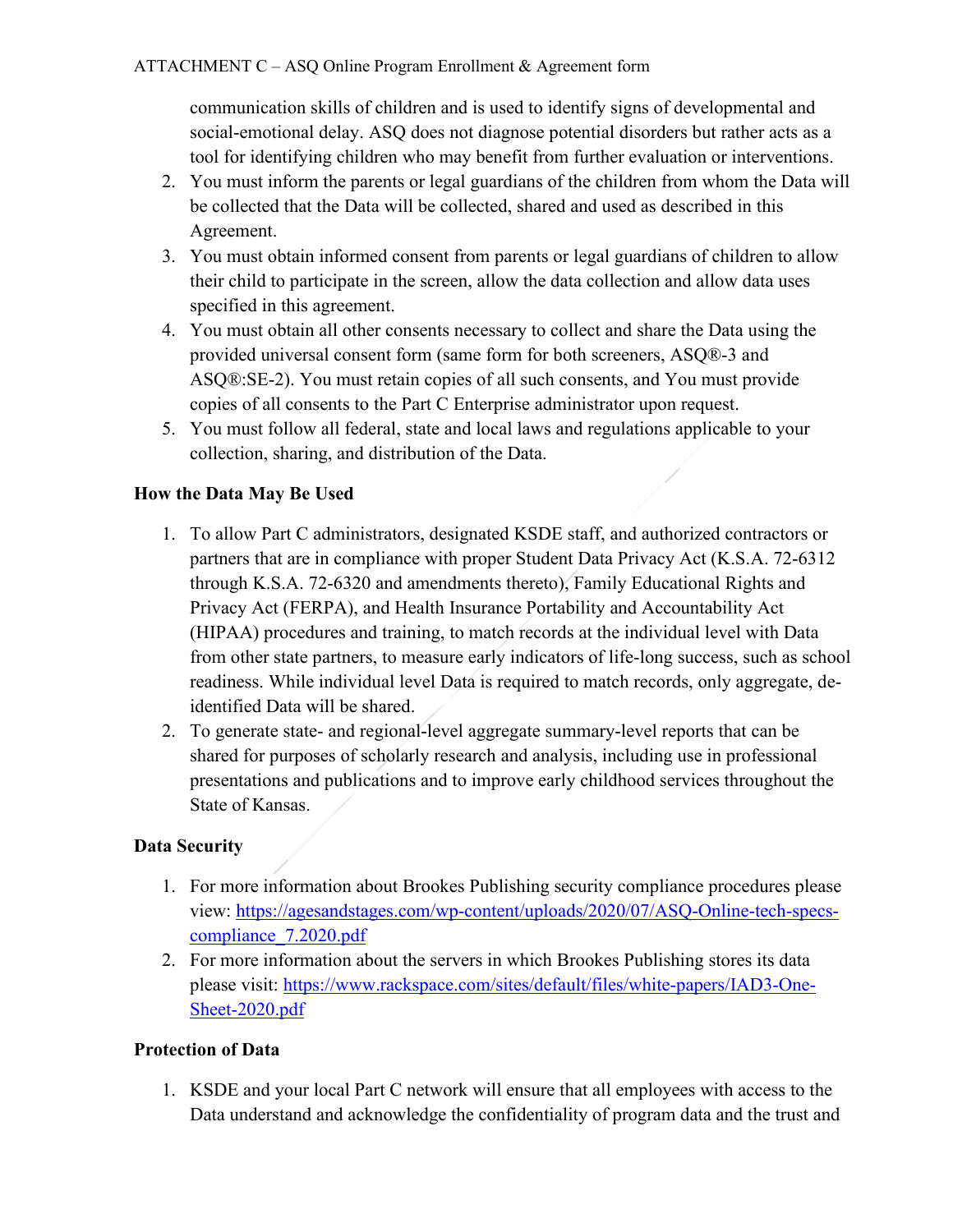confidence you have placed with them by providing access and contact to this information.

- 2. KSDE and your local Part C network will exercise the utmost diligence to protect and safeguard your program's confidential and proprietary information as well as personally identifiable client level information.
- 3. KSDE and your local Part C network may use personally identifiable information only to match records with other Kansas state agencies. Once the match is completed, personally identifiable information will be removed. Only de-identified data will be used for research and reporting.
- 4. KSDE and your local Part C network will notify you within ten days upon discovering any breach or suspected breach of security or of any disclosure of the data to any unauthorized individual or entity.

### **Limitations on Disclosure**

- 1. To the extent permitted by law, KSDE and your local Part C network will not use or disclose the Data for any purpose not expressly stated in this Agreement without your advance written approval.
- 2. KSDE and your local Part C network will notify you within ten days upon receipt of any request or demand for disclosure of the Data.

### **Data Retention**

1. KSDE and your local Part C network will maintain Data used for reports or publications for a minimum of five years following any publication of results. This is to comply with American Psychological Association (APA) publication standards and data retention requirements for peer-reviewed journals.

## **Term and Termination**

1. This agreement is effective upon the signature of acceptance below (or by pressing the "I Agree" button) and shall remain in effect until revoked by providing written notice to your local Part C network. KSDE and your local Part C network reserve the right to immediately revoke this Agreement and your access to the ASQ Online management system upon your failure to comply with any term or provision of this Agreement.

#### **Program Responsibilities**

- 1. It is the responsibility of the program to obtain consent using the appropriate universal consent forms.
- 2. It is the responsibility of the program administrator to periodically audit their own program users and remove those users that no longer need access to their program within the ASQ Enterprise System.
- 3. It the responsibility of the program to share individual screening results with the caregiver and discuss appropriate next steps to assist the family with any possible